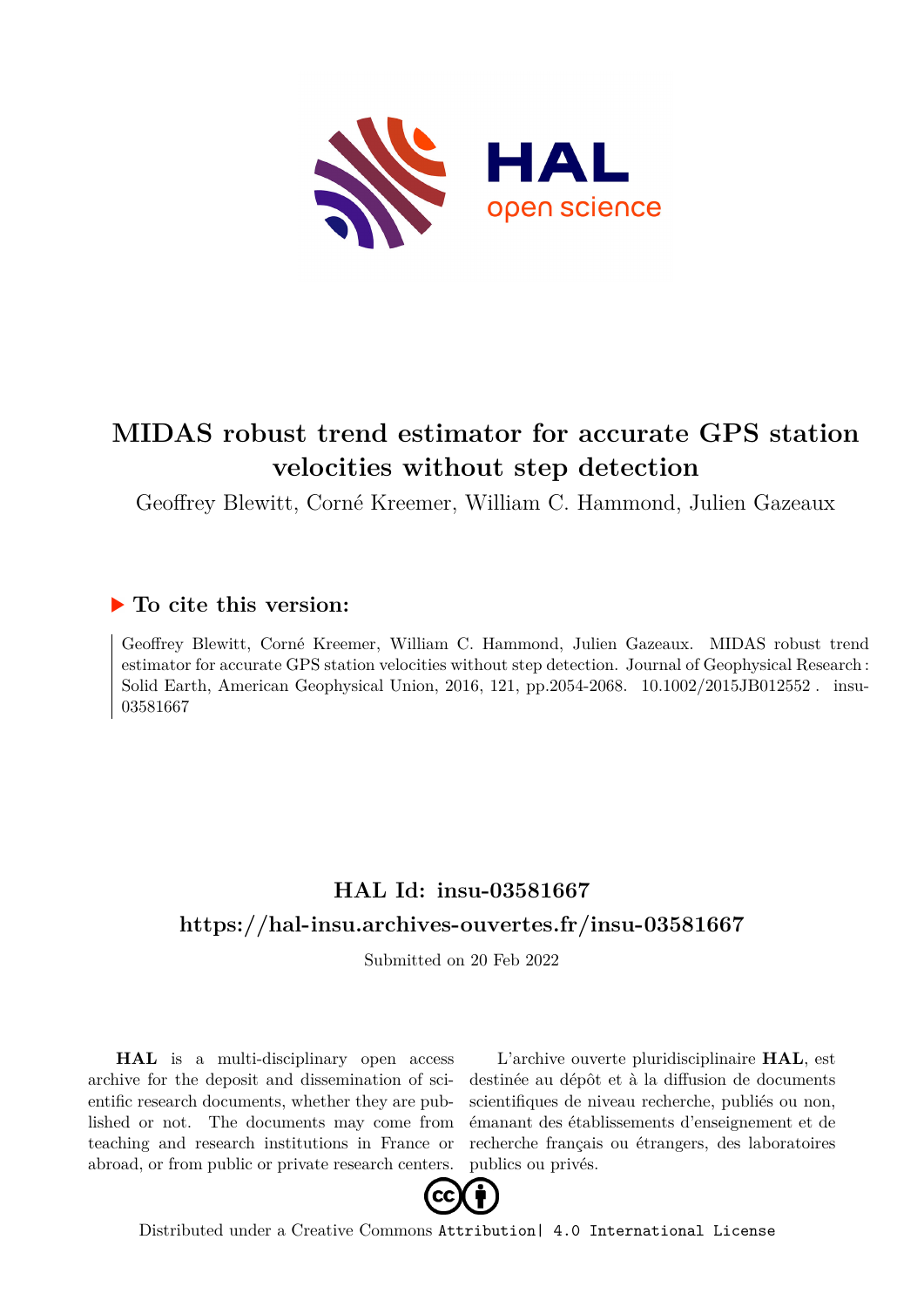# **@AGU[PUBLICATIONS](http://publications.agu.org/journals/)**

# [Journal of Geophysical Research: Solid Earth](http://onlinelibrary.wiley.com/journal/10.1002/(ISSN)2169-9356)

## RESEARCH ARTICLE

[10.1002/2015JB012552](http://dx.doi.org/10.1002/2015JB012552)

#### Key Points:

- MIDAS is a robust estimator of time series trend
- MIDAS estimates of GPS velocities are resistant to outliers, steps, and seasonality
- MIDAS velocities are as accurate as the best methods involving step detection

#### Correspondence to:

G. Blewitt, gblewitt@unr.edu

#### Citation:

Blewitt, G., C. Kreemer, W. C. Hammond, and J. Gazeaux (2016), MIDAS robust trend estimator for accurate GPS station velocities without step detection, J. Geophys. Res. Solid Earth, 121, 2054–2068, doi:10.1002/2015JB012552.

Received 23 SEP 2015 Accepted 10 FEB 2016 Accepted article online 12 FEB 2016 Published online 4 MAR 2016

©2016. The Authors.

This is an open access article under the terms of the Creative Commons Attribution-NonCommercial-NoDerivs License, which permits use and distribution in any medium, provided the original work is properly cited, the use is non-commercial and no modifications or adaptations are made.

## MIDAS robust trend estimator for accurate GPS station velocities without step detection

#### Geoffrey Blewitt $^1$ , Corné Kreemer $^1$ , William C. Hammond $^1$ , and Julien Gazeaux $^{2,3}$

<sup>1</sup> Nevada Bureau of Mines and Geology, University of Nevada, Reno, Reno, Nevada, USA, <sup>2</sup>IGN LAREG, University of Paris Diderot, Sorbonne Paris Cité, Paris, France, <sup>3</sup>Institut de Physique du Globe de Paris, PRES Sorbonne Paris Cité, Paris, France

**JGR** 

Abstract Automatic estimation of velocities from GPS coordinate time series is becoming required to cope with the exponentially increasing flood of available data, but problems detectable to the human eye are often overlooked. This motivates us to find an automatic and accurate estimator of trend that is resistant to common problems such as step discontinuities, outliers, seasonality, skewness, and heteroscedasticity. Developed here, Median Interannual Difference Adjusted for Skewness (MIDAS) is a variant of the Theil-Sen median trend estimator, for which the ordinary version is the median of slopes  $v_{ij} = (x_j - x_i)/(t_j - t_i)$  computed between all data pairs  $i > j$ . For normally distributed data, Theil-Sen and least squares trend estimates are statistically identical, but unlike least squares, Theil-Sen is resistant to undetected data problems. To mitigate both seasonality and step discontinuities, MIDAS selects data pairs separated by 1 year. This condition is relaxed for time series with gaps so that all data are used. Slopes from data pairs spanning a step function produce one-sided outliers that can bias the median. To reduce bias, MIDAS removes outliers and recomputes the median. MIDAS also computes a robust and realistic estimate of trend uncertainty. Statistical tests using GPS data in the rigid North American plate interior show ±0.23 mm/yr root-mean-square (RMS) accuracy in horizontal velocity. In blind tests using synthetic data, MIDAS velocities have an RMS accuracy of ±0.33 mm/yr horizontal, ±1.1 mm/yr up, with a 5th percentile range smaller than all 20 automatic estimators tested. Considering its general nature, MIDAS has the potential for broader application in the geosciences.

### 1. Introduction

#### 1.1. Motivation

Accurate station velocities are needed for many geodetic investigations in geophysics, including plate tectonics, strain across faults systems, the contribution of vertical land motion to regional sea level, glacial isostatic adjustment, mountain uplift, subsidence, and secular unloading/loading of water reservoirs and ice sheets. To illustrate the magnitude of the problem, the recent global tectonic model of Kreemer et al. [2014] required the time-consuming, manual screening of the east and north component time series from over 6700 stations.

In addition, for the case where a geophysical event such as an earthquake or the onset of volcanic activity may have recently displaced a station, it is useful to determine the preevent velocity as a reference velocity to detrend the coordinate time series. Doing this automatically would facilitate rapid event analysis and could even be used to issue an alert for potential events that may otherwise go undetected.

All of the above motivates us to find a way to estimate station velocities accurately without the need for manual screening. Such velocity estimates should be resistant to the kinds of problems we shall now explore that are common in GPS time series. Moreover, the velocity estimates should each come with a realistic uncertainty computed using robust statistics of dispersion.

#### 1.2. Common Problems

A common problem in GPS time series is seasonality. The presence of seasonal signals can significantly bias velocity estimates unless they are mitigated. This is particularly problematic for shorter time series in least squares analysis owing to correlations between velocity and seasonal parameters [Blewitt and Lavallée, 2002].

Much of the literature on statistics of errors in geodetic time series has given appropriate attention to spectral characterization [e.g., Williams et al., 2004]. Yet expert analysts know intuitively that many of the specific error sources in time series require some degree of characterization in the time domain [Agnew, 1992]. One common example is the presence of step discontinuities in the time series caused by equipment changes, which

<u>.എ</u>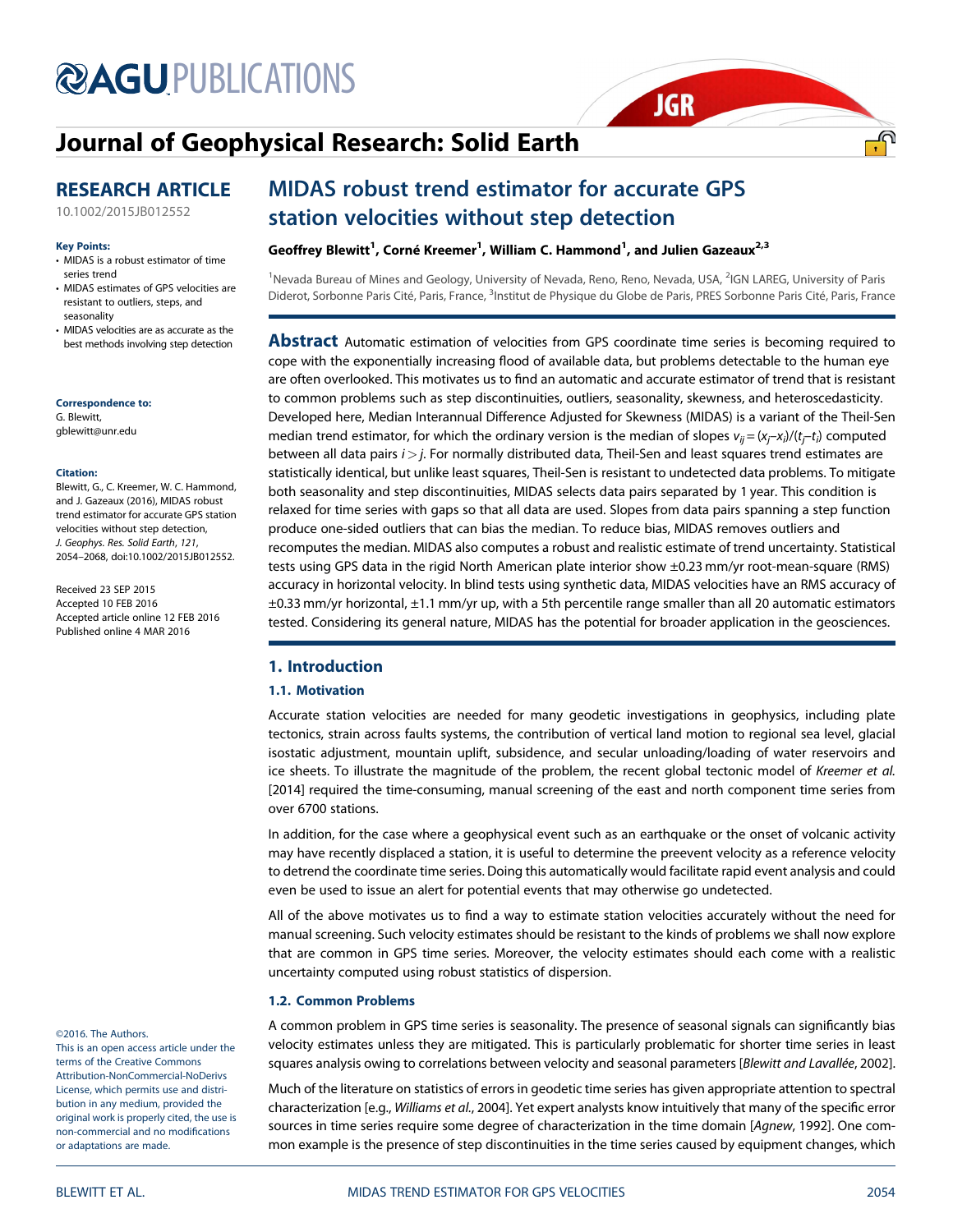not reflect geophysical motion of a station. In this case, the estimated velocity should reflect the trends between the steps, as if the steps were absent [Williams, 2003]. In the case of least squares analysis, steps can be estimated simultaneously with velocity but, unless the step epochs are known, some kind of step detection algorithm needs to be applied first. Yet to date, blind tests conducted on detecting step discontinuities in GPS data prove that the best expert eyeball performs better than the world's best automatic methods [Gazeaux et al., 2013].

Other common time domain problems in GPS data include outliers, time-dependent noise(heteroscedasticity), and unmodeled events in general. For example, it is typically the case that the noise level in GPS time series tends to be worse for earlier data, when there were fewer satellites and reference frame stations. Such heteroscedasticity may not be accurately characterized by formal errors. As another example, GPS time series tend to be noisier in summer than winter, because of increased variation in atmospheric refractivity [Blewitt et al., 2013]. However, some stations that are subject to sustained snow cover may experience the opposite seasonal effect.

The eyeball is good at discerning temporal patterns of errors like these that can be harmful to least squares estimation. There are also problems in GPS time series with nonnormal probability distribution functions (PDF) that can be obvious to the eye but are not handled well by traditional methods that involve a combination of least squares estimation with outlier and step detection. Examples of pathological features include skewness (asymmetric PDF), kurtosis (sharp-peaked, long-tailed PDF), and multiple peaks (multimodal PDF).

#### 1.3. Current Approach

Operational methods to date, whether automatic or not, typically iterate on two broad steps: (1) apply least squares estimation to coordinate time series according to a parametric model that at least includes station velocity and Fourier coefficients to fit seasonal signals and (2) attempt to detect and remove outliers or problematic periods of data, detect step discontinuities, and insert extra parameters to estimate each detected step. A problem with this approach is that the initial least squares fit is biased, thus impacting the detection of steps [Gazeaux et al., 2013]. Iteration may not always solve this problem satisfactorily.

Such types of algorithms that require step detection can fail in two possible ways. On the one hand, failing to detect real permanent steps will bias the estimates of station velocity and other possible parameters. On the other hand, the detection of false positives can lead to unnecessary degradation of precision in the determination of station velocity, with negative impact on the stability of reference frames realized from such data [Blewitt et al., 2013].

#### 1.4. MIDAS Approach

Least squares estimation predominates in geodesy; indeed, it has been argued that least squares was invented for geodesy by Gauss [Stigler, 1981]. The almost complete dependence of geodetic practice on least squares estimation is hard to justify considering that least squares (alone) is not robust and that a large body of research has revolutionized robust estimation theory and practice over the last few decades [Wilcox, 2005].

This paper develops a robust median trend estimator based on Theil-Sen [Theil, 1950; Sen, 1968], which is well known and used in many fields of science such as astronomy [Akritas et al., 1995], remote sensing [Fernandes and Leblanc, 2005], and hydrology [Helsel and Hirsch, 2002]. The ordinary version of Theil-Sen works by taking the median trend (50th percentile) between all possible pairs of data. Thus, outliers have negligible effect, and the result reflects the predominant relationship between points, which the eye naturally detects.

Median Interannual Difference Adjusted for Skewness (MIDAS) is a customized version of Theil-Sen that incorporates the qualities needed for accurate GPS station velocity estimation, such as insensitivity to seasonal variation. MIDAS has features designed to make trend estimates resistant to step discontinuities in the time series. Figure 1 uses a simple example of simulated data to provide an intuitive impression of the insensitivity of MIDAS velocity estimates to steps that can be barely detected by eye. Figure 1 also shows what happens to least squares estimates if step detection fails. In addition, MIDAS computes a realistic velocity uncertainty that is based on the observed distribution of sampled slopes.

After developing and testing the methodology, this paper concludes with a summary of our findings and our thoughts on the applicability of the MIDAS method for automation in GPS geodesy and in other disciplines.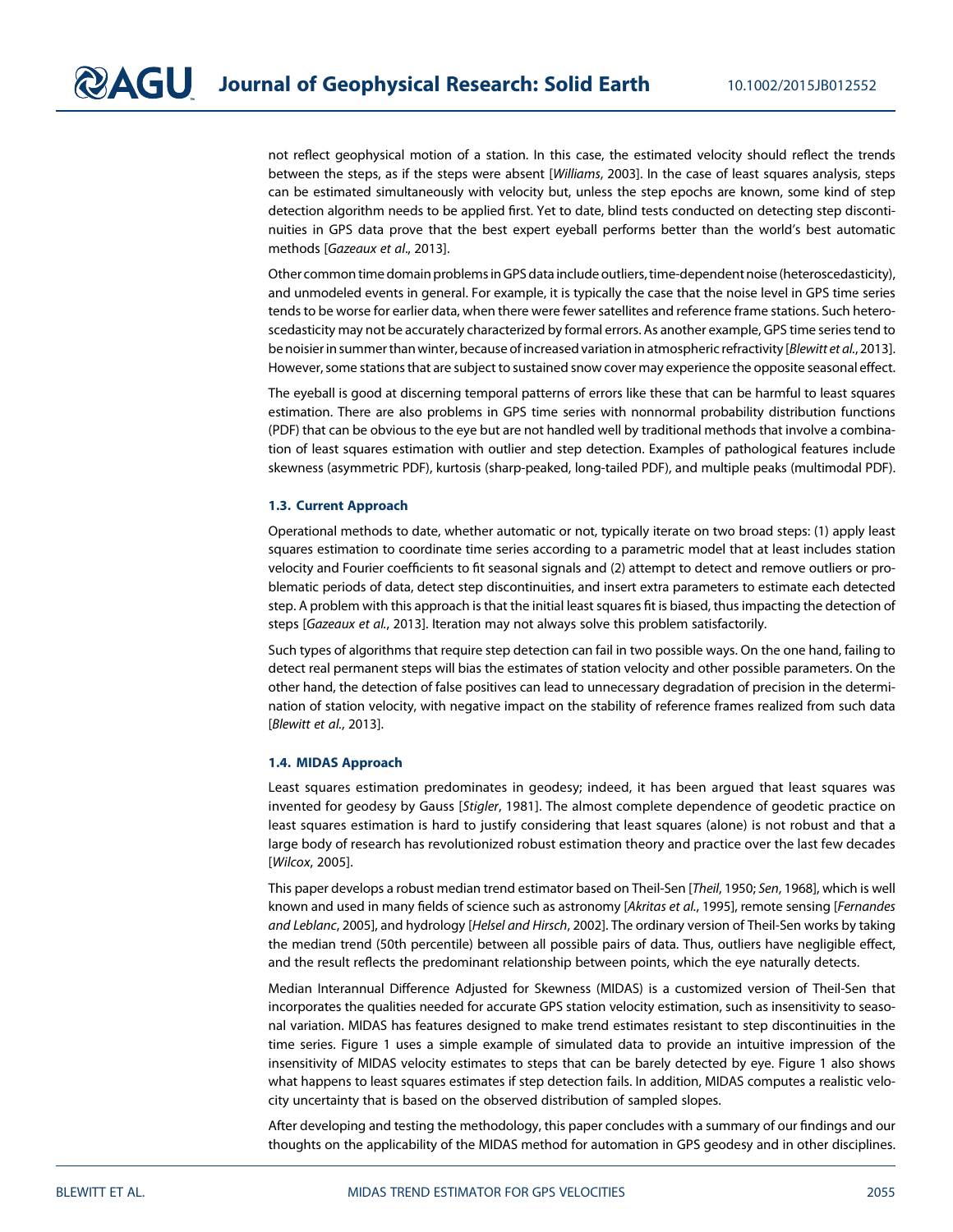

Appendix A provides a theoretical derivation of statistics that rigorously quantify the robustness of MIDAS to outliers and steps.

#### 2. Methodology 2.1. The Ordinary Theil-Sen Estimator

The development of the MIDAS estimator starts by considering the ordinary Theil-Sen estimator, which for the case of coordinate time series is defined as the median of slopes between pairs of data:

$$
\widehat{v} = \text{median}_{j>i} \left( \frac{x_j - x_i}{t_j - t_i} \right) \qquad (1)
$$

where coordinate  $x_i$  is sampled at time  $t_i$ . .

The ordinary version of Theil-Sen computes the median slope between all possible pairs of a coordinate time series. In the development of MIDAS

Figure 1. Example of simulated time series with steps, showing trends estimated by least squares (maroon), interannual Theil-Sen (blue), and MIDAS (green). None of the estimators model the steps. To visualize how well each estimator fits the data, also plotted are data without steps and the true trend (gray). Steps of 10 mm are added at 3.0 year and 5.0 year. The simulated data include an annual sinusoidal signal of amplitude 2 mm and random errors with standard deviation 1.5 mm. Least squares simply fails without step parameters. The MIDAS trend error is  $0.5 \pm 0.5$  mm/yr, reducing the bias in the interannual Theil-Sen by 50%.

that follows below, we modify the selection of pairs in order to reduce sensitivity to seasonality and step discontinuities.

Conventionally, the median slope is defined by ranking the slopes of the selected n data pairs from lowest to highest values:  $v(p-1) < v(p)$ . The median can then be defined as middle ranking value if n is odd; if n is even,<br>the modian is the average of the two middle values: the median is the average of the two middle values:

$$
\widehat{v} = \text{median}_p \left[ v(p) \right] = \begin{cases} v[(n+1)/2], & \text{for odd } n \\ \frac{v(n/2) + v(n/2+1)}{2}, & \text{for even } n \end{cases} \tag{2}
$$

It turns out that computing the median does not actually require sorting all the data, which can be computationally expensive. Instead, we use the "quickselect" algorithm by Hoare [1961], which can find any specified percentile in a computation time that, in practice, scales linearly with the number of data O(n).

#### 2.2. The Interannual Theil-Sen Estimator

To mitigate seasonality, researchers in water resources [e.g., Hirsch et al., 1982; Helsel and Hirsch, 2002] suggest selecting only data that are separated by an integer number of years. An important feature of our procedure is that we restrict this selection even further by demanding that data pairs be separated by just 1 year, which makes the estimator less sensitive to step discontinuities. Pairs of data spanning a step discontinuity will produce velocity samples that are on one of the tails of the distribution. Demanding that the time separation be just 1 year rather than any integer year minimizes the fraction of pairs that span discontinuities while maintaining insensitivity to seasonality.

It is common for time series to have time specified by real-valued years, for which 1 day is defined as 1/365.25 years. In this case, to select a single pair it is sufficient to require

0.999 year 
$$
<(t_j - t_i) < 1.001
$$
 year (3)

for which the pair will be separated by 365 days. Clearly, the specific choice of 365 days could be relaxed to some degree while preserving insensitivity to seasonality. It might be thought that allowing all possible pairs within a wider time window around 1 year might generate superior results. We tested this idea by gradually widening the window up to 100 days wide to allow up to  $10<sup>4</sup>$  more pairs. We found that the velocity estimates change very little at the ~0.1 mm/yr level. This suggests that our minimal selection of pairs contains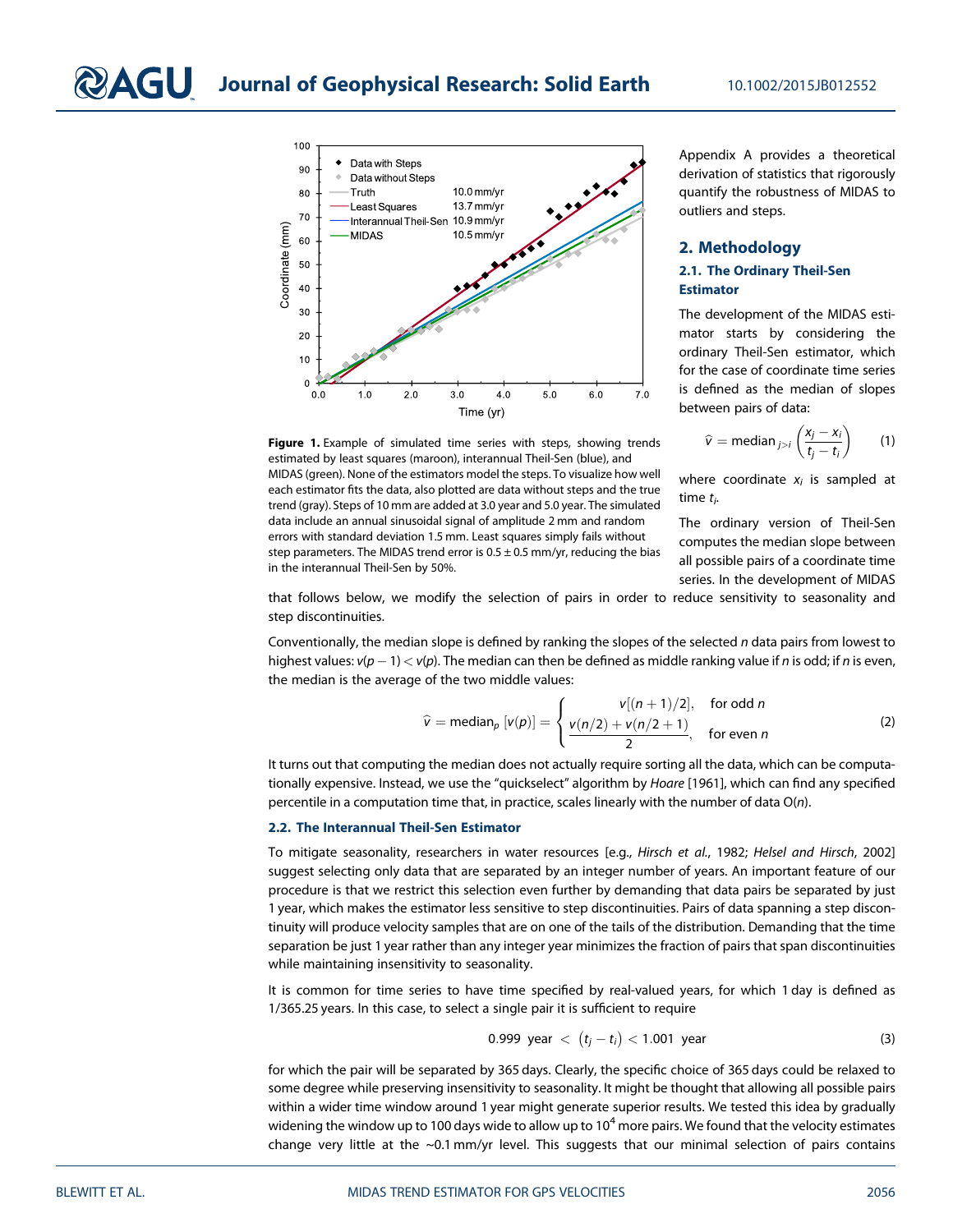essentially all of the independent information available. A big advantage of this approach is that the number of computations is reduced by orders of magnitude, as the number of pairs for our selection method goes linearly with the number of data  $O(n)$ .

#### 2.3. The MIDAS Estimator

If step discontinuities exist in the time series, the interannual Theil-Sen trend estimate can be biased, because a step can produce a multimodal distribution of slopes from up to 365 data pairs spanning the step. Steps smaller than 2 standard deviations of the data noise will generally produce a unimodal distribution that is skewed (with one tail more populated than the other).

To handle this problem, we compute an initial value of the median trend using slopes from all selected data pairs and then define slopes as outliers (possibly associated with steps) if they are greater than 2 standard deviations on either side of the median. This requires an estimate of the standard deviation of the distribution that is not sensitive to outliers [Leys et al., 2013]. For this, we base our estimate on a well-known robust estimator of dispersion known as the median of absolute deviations (MAD). The standard deviation can then be estimated robustly by scaling the MAD according to Wilcox [2005]:

$$
MAD = median_p |v(p) - \hat{v}|
$$
  
\n
$$
\sigma = 1.4826 \text{ MAD}
$$
 (4)

This estimate of standard deviation assumes that a majority of data reasonably fit a Gaussian PDF, with a minority of the data being outliers. Given this estimate of the standard deviation, final values of the median and standard deviation are computed after trimming the tails of the distribution beyond 2 standard deviations. The two steps can be summarized as follows:

Step 1: 
$$
\hat{v}
$$
 = median<sub>p</sub>| $v(p)$ |  
\n $\sigma$  = 1.4826 median<sub>p</sub>| $v(p) - \hat{v}$ |  
\nStep 2: Select { $q = p$ } for all | $v(p) - \hat{v}$ | < 2 $\sigma$   
\n $\hat{v}$  = median<sub>q</sub>| $v(q)$ |  
\n $\sigma$  = 1.4826 median<sub>q</sub>| $v(q) - \hat{v}$ |

The specific choice of trimming tails beyond 2 standard deviations strikes a balance between having a small impact on a majority of data that has a Gaussian PDF while being effective at removing outliers arising from step discontinuities. Whereas the precise choice of 2 standard deviations is not important, simpler schemes based on trimming a specific percentage of both tails prove to be less effective because steps can introduce significant skewness to the distribution.

#### 2.4. Relaxed Pair Selection

The selection of pairs of data 1 year apart works well for the case of continuous stations that produce station position estimates every day without gaps. At the opposite extreme, sporadic data from campaign stations may not have any pairs of data that satisfy this criterion. Somewhere between these extremes lie semicontinuous stations [Blewitt et al., 2009], which have campaign sessions that may last for months at a time, with large time gaps between the sessions. Since much valuable information lies in time series that have gaps, we are motivated to relax the selection criteria so that as much data as possible are used.

In designing the relaxed selection algorithm, we apply the following principles. (1) There should be negligible difference in estimates if we were to introduce small gaps in a time series. (2) The principle of time symmetry demands that if all the data were reversed in time, the magnitude of the velocity estimate should not change. (3) Selection should give first priority to pairs separated by 1 year. (4) A pair separated by more than 1 year must be selected if a 1 year pair cannot be formed.

We designed our code to satisfy all these principles.

- 1. There is no threshold that defines whether we treat a time series as continuous or otherwise. The same code applies to all time series.
- 2. The code runs the pair selection subroutine twice, firstly, in time order ("forward") and secondly, in reverse time order ("backward").
- 3. When moving forward or backward through the data to select pairs, the first priority is given to pairs 1 year apart, if they exist.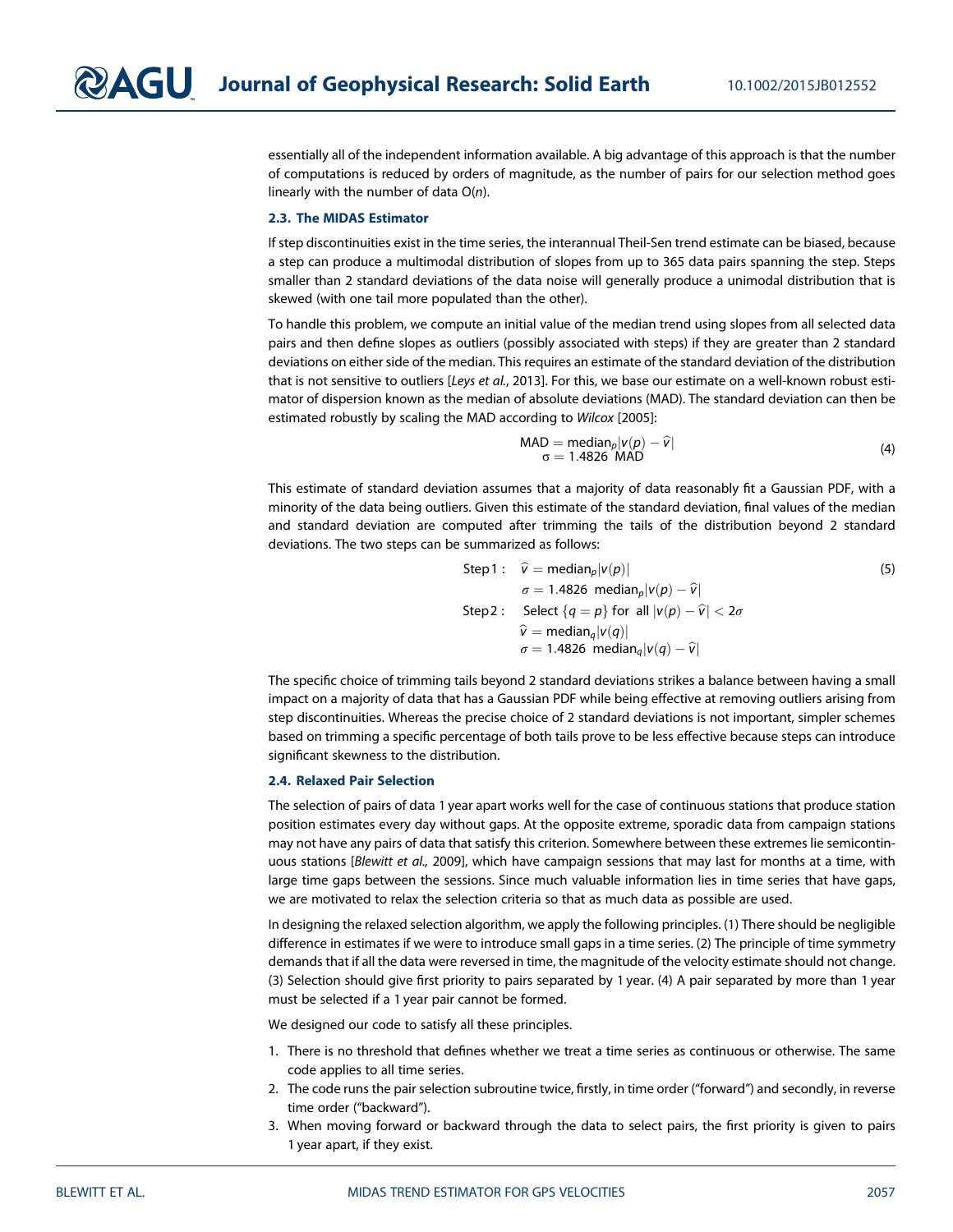4. If there is no matching pair 1 year apart, the algorithm selects the next available data point that has not yet been matched. This prevents overdependence on specific data. If the points available for matching are exhausted because the end of the time series is reached, the search is reset to the closest matching pair at least 1 year apart.

The consequences of applying this relaxed algorithm are negligible for time series with a few short gaps. Generally, there is a large improvement for sporadic campaign time series, for which strict selection may fail to find any pairs at all. For time series with gaps, the relaxed algorithm adds significantly more slope samples to the distribution, resulting in a more precise estimate. On the other hand, the robustness of MIDAS for data with gaps is generally weaker than for continuous data, because there is more dependence on specific data (which may have problems) that are used multiple times. This motivates us to compute an uncertainty in velocity that realistically reflects the slope distribution and predicts catastrophic failure of the estimator.

#### 2.5. Velocity Uncertainty

Using the iterated estimate for the standard deviation given in the second step of equation (5), the formal standard error in the median is estimated according to Kenney and Keeping [1954, p.212], under the assumption that the trimmed distribution is approximately normal:

$$
\hat{\sigma} = \sqrt{\frac{\pi}{2}} \frac{\sigma}{\sqrt{N}}
$$
  

$$
\approx 1.2533 \frac{\sigma}{\sqrt{N}}
$$
 (6)

Recall that the estimate of the standard deviation is based on the MAD, equation (4), under the assumption that a majority of data have a Gaussian PDF, with a minority being outliers. This justifies the use of rules applicable to the normal distribution. Here N is the effective number of independent  $q$  slopes selected in step 2 of equation (5). We compute this by dividing the actual number by a factor 4 to account for the nominal number of times the original coordinate data are used to form pairs:

$$
N = \frac{N_{\text{actual}}}{4} \tag{7}
$$

Note that N will generally be different for each of the three coordinates of position, because of the way that tails are trimmed. As is common practice in GPS geodesy, we treat the time series in the east, north, and up component independently, as correlations between these components are typically small  $(\sim 0.1)$ . Moreover, systematic errors and step discontinuities tend to affect these components differently (e.g., antenna height change).

Finally, the MIDAS velocity uncertainty is defined as the scaled standard error in the median:

$$
=3\widehat{\sigma}
$$
 (8)

(8)<br>The scaling factor of 3 is chosen so that the error is realistically close to the root-mean-square (RMS) accuracy, according to tests using simulated data described later. The need for a scaling factor arises when data are autocorrelated, which also changes the effective number of independent observations [Zięba and Ramsa, 2011]. Autocorrelation can arise from power law noise [Agnew, 1992] such as flicker noise, which is pervasive in nature [Brody, 1969] and is therefore pervasive in GPS data [Williams et al., 2004].

#### 2.6. Robustness

The robustness of an estimator can be quantified by its sample breakdown point, defined as the number of arbitrarily large outliers in a data set that can be tolerated before the estimate becomes arbitrarily large. The "asymptotic" breakdown point is defined for an infinite number of data. Least squares estimators, including the sample mean, have the worst possible asymptotic breakdown point of 0%. In contrast, the sample median has the best possible breakdown point of 50%. Even though the ordinary Theil-Sen estimator is a median, it has a lower breakdown point of 1–2 $^{-\nu_\text{2}}$  = 29%, because the fraction refers to the original data rather than the sampled pairs. This theoretical value is a direct consequence of Theil-Sen sampling  $n(n-1)/2$  pairs of data and is generally different for other sampling schemes.

The sample breakdown point of our interannual Theil-Sen and MIDAS estimators are identical, but different than the ordinary Theil-Sen. The MIDAS breakdown point for continuous time series is derived analytically in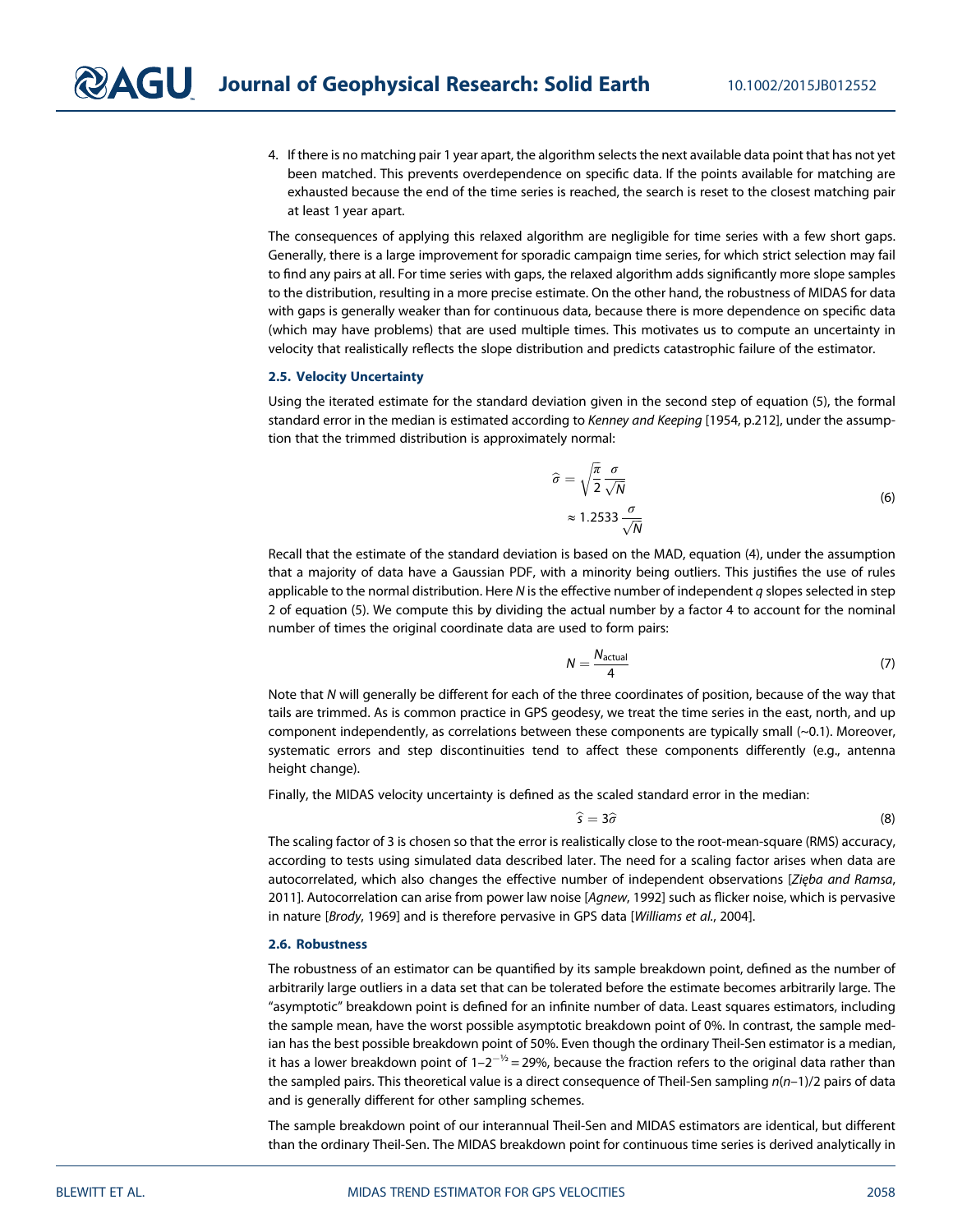Appendix A. The asymptotic breakdown point is shown to be 0.25(1-1/T), where T is a dimensionless quantity defined as the time spanned by all the data divided by the time separation between data pairs (365 days). Therefore, up to 25% of data can be outliers for very long time series. This assumes the worst possible case where all bad coordinate data are paired with good data. Examples of the sample breakdown point are 10% at 1.25 years, 14% at 2.33 years, and 20% at 5 years. Other examples are shown in Table A1 of Appendix A. In the case of GPS time series, the fraction of outliers rarely exceeds a few percent if we discount the effect of step discontinuities (to be addressed next), so outliers are typically not problematic.

To quantify resistance to step discontinuities, we introduce the "step breakdown point," defined as the minimum number of arbitrarily large steps that cause the estimator to give arbitrarily large values, as a function of the time span T in years. It is shown in Appendix A that the asymptotic step breakdown point for a continuous time series is (T–1)/2, rounded down to the nearest integer. No arbitrarily large steps can be tolerated until 3 years, after which one step can be tolerated. One more step can be tolerated for every 2 additional years. This assumes the worst possible case where steps do not overlap (are separated by more than 1 year) and where the steps are all in the same direction. Note that an infinite step in one direction would exactly cancel with a nonoverlapping step in the opposite direction, so it is possible to tolerate more steps than the step breakdown point.

In terms of breakdown point, the MAD and hence the MIDAS velocity uncertainty are just as robust as the velocity estimate. This is a desirable quality, because if the breakdown point is exceeded, the MAD can be arbitrarily large; thus, the MAD should appropriately reflect any catastrophic failure of the velocity estimate.

Finally, we point out that robustness can be enhanced if given a list of epochs at which steps may be expected due to known equipment changes or earthquakes. Our implementation of MIDAS has the option of reading such a list and using it to prevent the sampling of slopes from data pairs that span such epochs. This option was not exercised in any of the tests described here.

#### 2.7. Limitations

Before discussing limitations of MIDAS, we first point out that other specific choices could have been made in the MIDAS algorithm that would yield similar results. We do not claim that MIDAS is theoretically optimal; rather, we emphasize the importance of its general design to be insensitive to common problems in GPS data, such as steps and seasonality. We also emphasize that the robustness and accuracy of MIDAS should in the end depend on testing using real and simulated data that exhibit common problems.

Like any estimator, MIDAS has its limitations, and users should exercise appropriate caution. First of all, if the station really does have a nonconstant velocity, then interpretation of the MIDAS velocity can be problematic. However, appropriate interpretation of the MIDAS velocity may be possible, depending on the situation. For example, in the case where the station was subject to an event that occurs after the midpoint of a time series, such as an earthquake followed by postseismic deformation, the MIDAS velocity can be interpreted as the preevent velocity. We emphasize that MIDAS is simply a trend estimator and that other estimators would need to be applied to study other factors influencing the time series. Nevertheless, it may be useful to subtract the preevent velocity estimated by MIDAS from the postevent time series to characterize the event-induced signal.

Secondly, MIDAS does not mitigate the effects of periodic signals unless they are harmonics of 1 year. That is, MIDAS is completely insensitive to seasonal signals of any annually repeating form, but it could be sensitive to large periodic signals that do not repeat exactly from 1 year to the next, or signals of other frequency. Fortunately, the level of velocity bias caused by periodic signals averages down quickly with time, faster than that for white noise [Blewitt and Lavallée, 2002]. We investigated the specific case of a sinusoidal signal with the draconitic (eclipse) period of the GPS satellite constellation, which at ~351 days differs from 365 days because of precession of the orbit nodes [Griffiths and Ray, 2013]. We find by simulation that a 1 mm amplitude signal biases the MIDAS velocity within a negligible maximum range of ±0.03 mm/yr for time series spanning 2 to 3 years (and rapidly falling with each passing year).

Finally, the computation of breakdown point in this paper assumed a continuous time series; hence, the robustness of MIDAS cannot be guaranteed for time series with gaps. We have not attempted to quantify how the robustness of MIDAS degrades, as the time series becomes more sparse, because this problem is not tractable analytically. Even a Monte Carlo simulation would not address this question satisfactorily,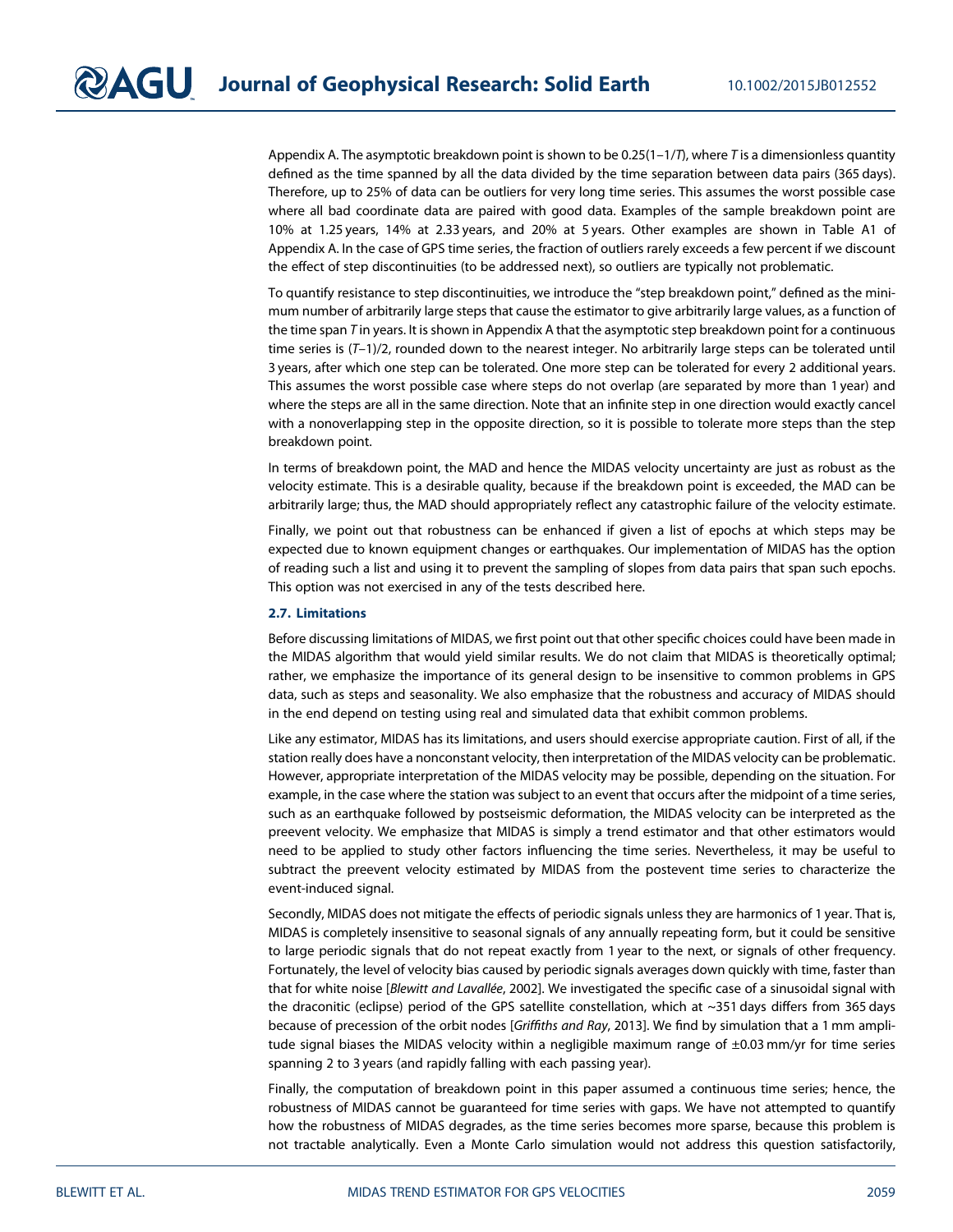

Figure 2. Coordinate time series that have been detrended using the MIDAS velocities for pathological examples detailed in the text: (top) station RENO north component, with an earthquake and skewness; (middle) station ROPB east component, with previously undetected step and outliers; (bottom) station DRYV east component, with displaced monument in the final campaign. Trends agree visually with zero slope lines.

because the breakdown point is deterministic and relates to the worst-case scenario, which is different for each specific sparse time series. Fortunately, the MIDAS uncertainty has been designed to degrade for cases where the breakdown point has been exceeded.

#### 3. Performance Tests 3.1. Visual Assessment of Step Mitigation

The first qualitative test is simply to check visually that MIDAS appears to be mitigating step discontinuities. If MIDAS has performed well on time series with constant velocity, the detrended time series with steps should appear by eye to have zero slope between the steps, if we visually discount outliers. Once this has been established, we then go on to conduct rigorous quantitative tests.

An example of a detrended time series is shown in Figure 2 for three stations with very different characteristics. The grid lines of zero slope are intended to aid the eye in assessing the accuracy of the fit. The first is station RENO, a continuously operating station that was subject to a magnitude 5.0 earthquake in 2008 and clearly exhibits postseismic coordinate variation that is an order of magnitude larger than the small coseismic step. The second example is station ROBP, which around 2011.0 exhibits a step of ~10 mm in the all three components. This step went undetected in conventional analysis, which relied on a combination of station configuration logs, earthquake catalogs, and the

application of step detection algorithms, which sometimes fail. This step was not associated with any known geophysical activity and is likely to have been caused by an undocumented antenna change. The third example is station DRYV, our campaign station that had a monument replaced and relocated ~80 mm away in the east direction immediately prior to the last campaign (see section 3.4).

All of these examples and the many others visually inspected so far demonstrate qualitatively that MIDAS is mitigating steps as designed. Moreover, they illustrate how MIDAS can be used as a tool to flag problems with conventional analysis or for flagging time series that deserve further investigation using other tools.

#### 3.2. Accuracy Using Synthetic Data

MIDAS was subject to a blind test using 50 simulated station coordinate time series (each for east, north, and up) that were previously generated for the Detection of Offsets in GPS Experiment (DOGEx) for purposes of testing step detection methods [Gazeaux et al., 2013]. Each of the 150 time series (100 horizontal and 50 up) has a known but undisclosed constant velocity, synthetic steps, gaps, and power law noise. A total of 20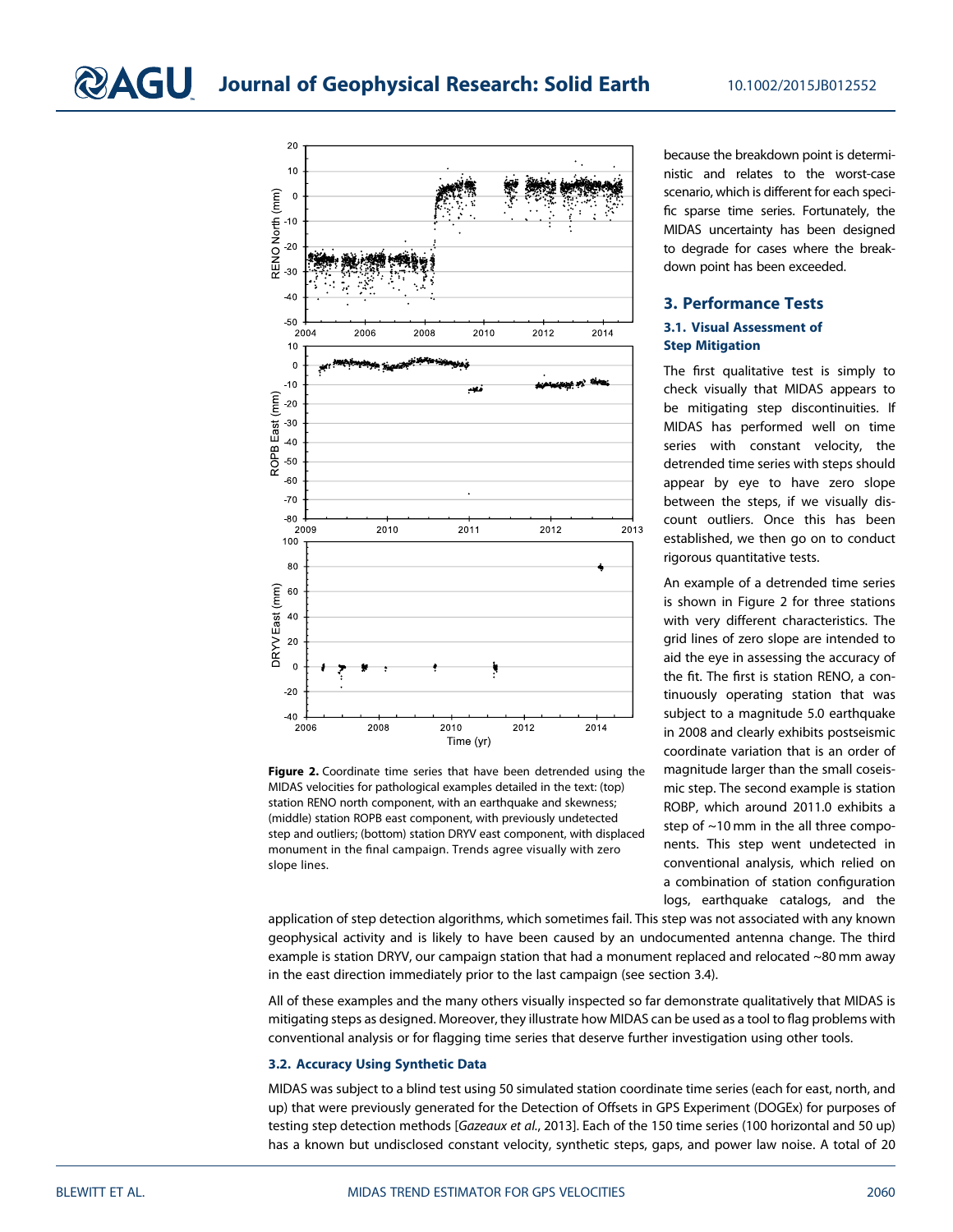

Figure 3. Histograms of MIDAS velocity errors on synthetic time series.

automatic step detection programs from different analysis groups around the world were previously tested blindly by Gazeaux et al. [2013]. Performance can be assessed by comparing the true velocity to the velocity estimated by least squares using all the steps identified by each program (whether true or false).

Since MIDAS does not even attempt to detect steps, we instead blindly tested the accuracy of MIDAS velocities. Only one of the authors had access to the true velocities of the simulated data, while a different author was responsible for producing the MIDAS velocities using the simulated data without ever having access to the true values. Figure 3 shows a histogram of the resulting MIDAS velocity error distribution separately for the horizontal (east and north pooled together) and up components. We first analyze this distribution in terms of central tendency, dispersion, and kurtosis, and then we compare it with distributions from the other estimators (Figures 4 and 5).

First of all, the mean  $\mu$  of the MIDAS velocity errors is  $0.036 \pm 0.032$  mm/yr horizontal and  $-0.07 \pm 0.15$  mm/yr up, which are statistically consistent with zero for normally distributed errors. The dispersion of the velocity error distribution from the 150 synthetic time series was analyzed using

three statistics: (1) the RMS velocity error, which is the standard deviation about 0; (2) the "IQR" interquartile range ( $P_{75}-P_{25}$ ); and (3) the "IPR" interpercentile range ( $P_{95}-P_5$ ). The rationale for these statistics is as follows: (1) the RMS includes all solutions, whether good or bad, and gives a measure that can be directly compared with MIDAS uncertainties and with measures of accuracy tested on real data; (2) for a symmetric distribution, the IQR is simply twice the MAD of velocity estimates and is therefore a robust measure of dispersion, quantifying how well the estimator performs most of the time; (3) the IPR is insensitive to the few most extreme values in each tail yet will reflect poor performance should an excessive number of outliers exist. For a normal distribution of standard deviation  $\sigma$ , the IQR and IPR correspond to 1.35 $\sigma$  and 3.29 $\sigma$ , respectively, with a ratio IPR/IQR = 2.44. Increasing the number of outliers increases this ratio.

The results on the measures of dispersion of the MIDAS velocity errors are as follows: (1) the RMS is  $\pm 0.33$  mm/yr horizontal and ±1.07 mm/yr up, (2) the IQR is 0.41 mm/yr horizontal and 1.20 mm/yr up, and (3) the IPR is 1.10 mm/yr horizontal and 3.54 mm/yr up. The measures of dispersion are ~3 times larger for up than the horizontal, which we assume reflects the DOGEx model for simulating data. This ratio is a common rule-of-thumb in GPS geodesy. In comparison, the RMS uncertainty computed by MIDAS is  $\pm$ 0.41 mm/yr horizontal and ±0.91 mm/yr up. Thus, the overall magnitude of the MIDAS uncertainties is therefore reasonably consistent with the dispersion of actual errors, a consequence of our scaling of the standard errors by the factor of 3 to compute the uncertainty in equation (8).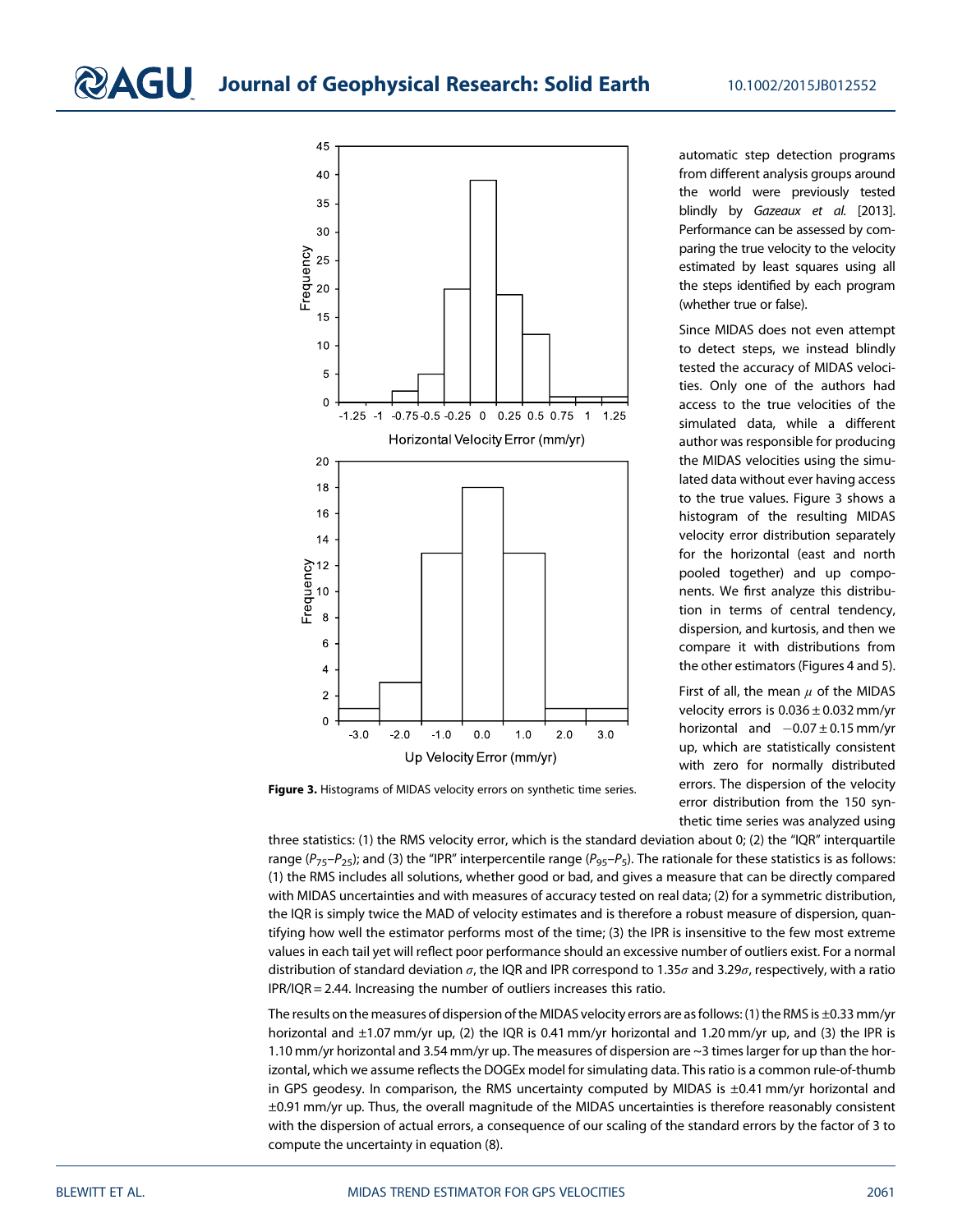

Figure 4. Boxplots summarizing the velocity error distributions using the DOGEx synthetic data for (left) north and east components and (right) up component. Results are from MIDAS and from least squares using steps identified by 16 of the best automatic step detection programs. The box width is the IQR, and the central line is the median. The width between whiskers is the IPR. Boxplots are ranked top to bottom in order of increasing IPR. MIDAS outperforms least squares with step detection.

As a further test that MIDAS velocity errors closely follow the normal distribution without excessive frequency of outliers, we follow Folk and Ward [1957] by defining "graphic kurtosis":



Figure 5. Performance of horizontal velocities estimated by MIDAS compared with least squares using a variety of step detection methods, plotted as IPR (5th percentile range) versus equivalent step detection threshold, as explained by Gazeaux et al. [2013]. Even though MIDAS does not detect steps, it has an equivalent step detection threshold of ~6 mm, lower than actual step detection methods.

This has a value of 1.0 for the normal distribution. Distributions with heavy tails and sharped peakness relative to the normal distribution have larger kurtosis [DeCarlo, 1997]. The graphic kurtosis for MIDAS velocity errors is 1.11 horizontal and 1.21 up, which are considered close to that of the normal distribution [Folk and Ward, 1957].

The MIDAS velocity errors distribution was then compared to distributions resulting from least squares estimation that include steps that were identified from each of 20 automatic programs from around the world. The sample distributions are summarized using a boxtail plot in Figure 4. Boxes from the worst four programs tested are not shown. Of all methods tested, the velocity error distribution for MIDAS shows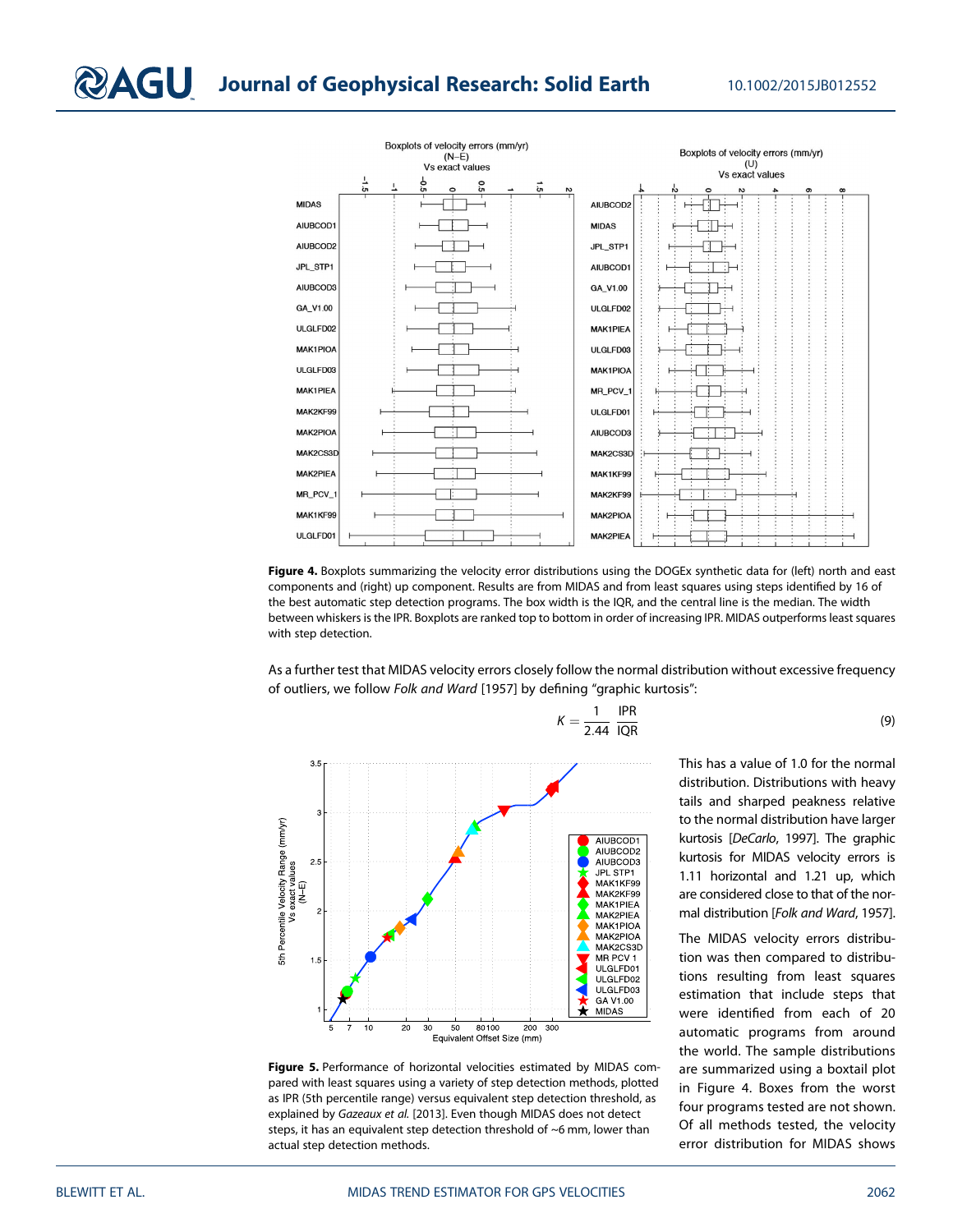

Figure 6. Accuracy of estimated horizontal velocities of stations in the deep interior of the North American plate, where it is assumed that the plate is rigid. Blue diamonds show results of our MIDAS estimator, and red crosses show the published NA12 reference frame velocities estimated using least squares on step-free data [Blewitt et al., 2013]. MIDAS uncertainties are not shown for clarity; however, they are consistent with the scatter of the data.

the smallest IPR in the horizontal components (100 samples) and the second smallest IPR in the up component (50 samples). MIDAS also has the smallest IQR for the horizontal components.

The DOGEx also quantified and compared the equivalent offset size that could be detected by each step detection method. To some degree, this statistic is sensitive to the distribution of step sizes assumed by DOGEx, but it does give an impression on relative performance. Figure 5 shows that for horizontal components, MIDAS has an equivalent offset size at ~6 mm, which is smaller than from any step detection algorithm. Overall, the DOGEx results indicate that MIDAS performs at least as well as least squares coupled with the best automatic step detectors.

In comparisons with manual screening by five different international experts (not shown), only one method slightly exceeded the performance of MIDAS

by a level that is not statistically significant. Thus, MIDAS is an automatic method of velocity estimation that performs as well as the best human experts.

#### 3.3. Accuracy Using Real Data

The no-net rotation condition of the published North America-fixed reference frame, NA12, is realized by 30 core stations that have long, manually screened, well-behaved time series [Blewitt et al., 2013]. These stations lie in the stable interior of the North America tectonic plate far from geophysical processes that deform the crust. We can therefore test the accuracy of velocity estimates under the assumption that these stations have true velocities of zero in the no-net rotation frame. These stations were not selected on the basis of the magnitude of their horizontal velocity estimates; hence, these estimates provide an absolute test of accuracy (or at least an upper limit). Given that one of the criteria for selecting these stations was the quality of the least squares residuals, such time series are near-optimal for least squares velocity estimation. The results are shown in Figure 6.

We quantify accuracy of the horizontal velocity components by the RMS scatter about zero. The RMS is ±0.26 mm/yr for least squares and ±0.23 mm/yr for MIDAS. Therefore, both methods have similar accuracy for the NA12 core stations. This confirms the expectation that MIDAS competes with least squares when applied to prescreened, well-behaved data.

In comparison, the RMS uncertainty in horizontal velocity components over all 30 stations as computed by equations (6) to (8) is  $\pm 0.14$  mm/yr. The RMS uncertainty is significantly lower than the observed RMS. If the uncertainties are realistic, then this difference would suggest there exists real intraplate deformation in North America at a level ±0.2 mm/yr, slightly below the level allowed by previous published results [Calais et al., 2006; Blewitt et al., 2013].

We cannot test the up component in a similar way, because the quality of the up velocity was already used as a criterion to select the horizontal time series by Blewitt et al. [2013]. Nevertheless, the RMS velocity difference between MIDAS and least squares is ±0.5 mm/yr, which can be considered a measure of precision rather than accuracy.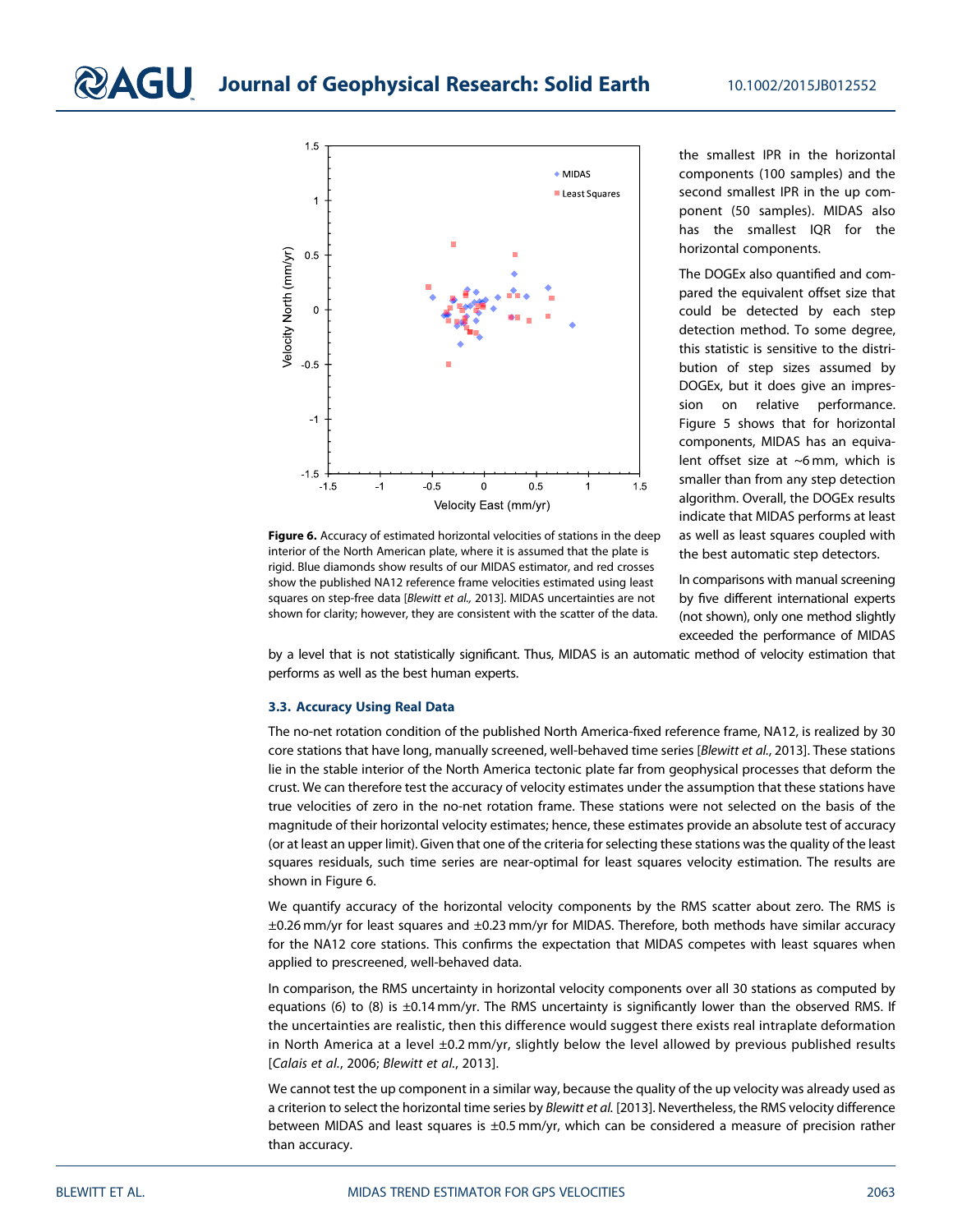| Station 1   | Station 2        | <b>TWIC</b> II DIRECTICES OF MIDITS VERSITES FOR FUILS OF FICULITY SURFICITS<br>Velocity 2-Velocity 1 (mm/yr) |                  |                  |
|-------------|------------------|---------------------------------------------------------------------------------------------------------------|------------------|------------------|
| Campaign    | Continuous       | East                                                                                                          | North            | Up               |
| <b>BLAC</b> | P096             | $0.21 \pm 0.26$                                                                                               | $-0.15 \pm 0.29$ | $-0.67 \pm 1.06$ |
| <b>CINN</b> | P097             | $0.11 \pm 0.26$                                                                                               | $0.10 \pm 0.26$  | $0.30 \pm 1.14$  |
| <b>DVAL</b> | P143             | $-0.24 \pm 0.36$                                                                                              | $-0.08 \pm 0.34$ | $-1.36 \pm 1.68$ |
| <b>GARC</b> | GARL             | $-0.12 \pm 0.19$                                                                                              | $0.19 \pm 0.21$  | $0.50 \pm 0.78$  |
| <b>JERS</b> | P083             | $0.32 \pm 0.26$                                                                                               | $-0.05 \pm 0.23$ | $-0.55 \pm 0.92$ |
| <b>KYLE</b> | P078             | $0.16 \pm 0.20$                                                                                               | $-0.17 \pm 0.19$ | $-0.27 \pm 0.90$ |
| <b>RPAS</b> | P071             | $-0.14 \pm 0.35$                                                                                              | $-0.01 \pm 0.42$ | $0.25 \pm 1.91$  |
| <b>SKED</b> | P <sub>151</sub> | $-0.10 \pm 0.22$                                                                                              | $-0.23 \pm 0.26$ | $-1.26 \pm 1.17$ |
| <b>UHOG</b> | UPSA             | $0.05 \pm 0.17$                                                                                               | $-0.14 \pm 0.18$ | $-0.72 \pm 0.80$ |
| VIGU        | P002             | $-0.01 \pm 0.19$                                                                                              | $-0.07 \pm 0.23$ | $0.14 \pm 0.76$  |
| <b>VIRP</b> | P095             | $0.22 \pm 0.27$                                                                                               | $0.02 \pm 0.30$  | $-0.90 \pm 1.00$ |
|             | <b>RMS</b>       | $0.17 \pm 0.25$                                                                                               | $0.13 \pm 0.27$  | $0.74 \pm 1.16$  |

Table 1. Differences of MIDAS Velocities for Pairs of Nearby Stations<sup>a</sup>

Finally, we tested the processing time for a much broader set of real-world data with mean time series duration of 9 years. The processing time on a single CPU of a laptop computer was 0.08 s per time series (for single coordinates). Considering that the computational complexity is approximately linear in time, this implies ~0.01 s per year of data.

#### 3.4. Performance Using Campaign Data

We do not expect the MIDAS estimator to be as resistant to seasonality and problem in time series when pro-

<sup>a</sup> Error bars are the root-sum-square of MIDAS uncertainties for each pair.

cessing GPS campaign data that are sparse in time. Nevertheless, it was previously demonstrated in Figure 2 for campaign station DRYV that MIDAS can mitigate the effect of monument relocation.

Here we test the performance of MIDAS on time series from our ~400 station MAGNET (Mobile Array for NEvada Transtension) semicontinuous network, for which antennas are mechanically constrained to be installed at precisely the same location for every campaign visit [Blewitt et al., 2009]. Some of the MAGNET stations are located sufficiently near to continuously operating stations of the Plate Boundary Observatory, such that, geophysically, we can consider their velocities to be identical. This allows us to conduct engineering tests (such as this one) to assess the quality of MAGNET velocity solutions and their relationship to MIDAS uncertainty for campaign data.

We selected 11 such pairs of stations. The number of campaigns per station ranged from 7 to 17 with a mean of 11.9. For campaign stations, the time series span ranged from 6 to 10 year with a mean of 8.6 year. The mean number of days sampled per year was 61.5 therefore on average 17% of days had data for a campaign station (versus ~100% for a continuous station).

Results of the differences in estimated MIDAS velocities between each station pair are presented in Table 1. The RMS differences are 0.15 mm/yr horizontal and 0.74 mm/yr up. The RMS uncertainty for these differences (pessimistically assuming zero correlation) is 0.26 mm/yr horizontal and 1.16 mm/yr up. Not shown on Table 1, the MAGNET RMS uncertainty is 0.23 mm/yr horizontal and 1.00 mm/yr up. Also not shown, the MAGNET RMS up velocity is 0.74 mm/yr, which can be taken as an upper bound on vertical rate accuracy (as it neglects any real geophysical vertical rates). This demonstrates that the velocity uncertainty is realistic for MAGNET campaigns and that MAGNET campaigns can deliver sub-mm/yr accuracy and precision, competitive with continuously operating stations.

We conclude that MIDAS performs extremely well with MAGNET-style campaign data. Finally, we note that processing of campaign stations should obviously be much faster than for continuous stations. The processing time for 369 MAGNET stations (1107 time series) was 16 s on a single CPU.

#### 4. Conclusions

We have developed MIDAS, a new estimator of GPS station velocity, designed to be resistant to seasonal signals, outliers, step discontinuities, and heteroscedasticity. Unlike current methods based on conventional least squares, MIDAS does not attempt to detect step discontinuities. MIDAS is based on the Theil-Sen median trend estimator with two design features to mitigate steps: (1) slope samples from pairs of data are preferentially selected using data separated by 1 year and (2) the median is iterated once after removing slope outliers that exceed an estimated 2 standard deviations from the median value. Theoretically, the number of arbitrarily large steps that can be tolerated is  $(T-1)/2$ , where T is the span of the time series in years, thus, 3 years is the minimum span to be resistant to a single step. Continuous time series spanning 3 years can tolerate 17% of data being outliers. Asymptotically, the very longest time series can tolerate up to 25% of data being outliers.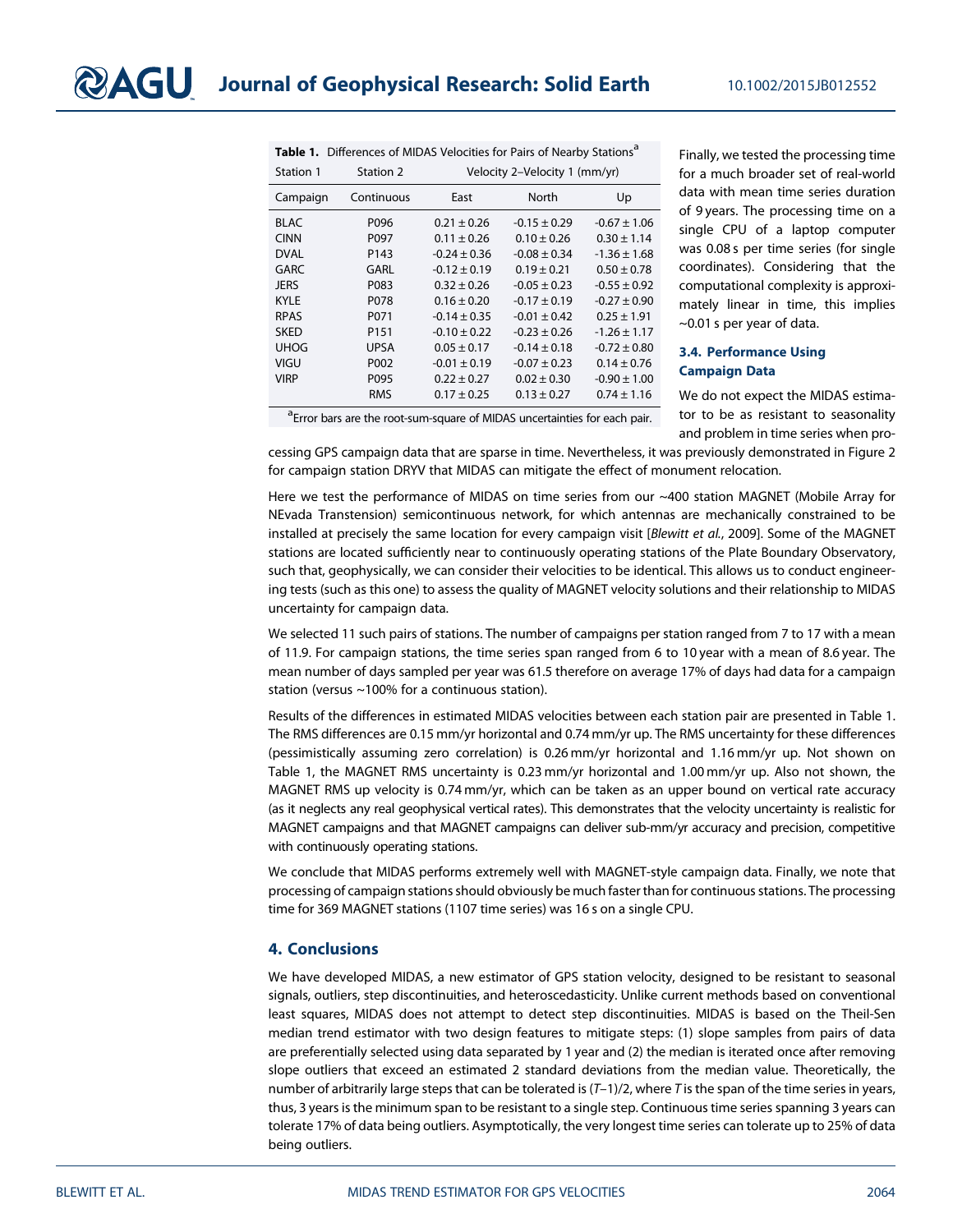We have tested MIDAS accuracy using real data and synthetic data. Results from both types of test are consistent with each other. To summarize our findings, (1) MIDAS ranks best in blind tests of velocity accuracy over schemes that couple least squares estimation together with 20 different automatic step detection programs; (2) MIDAS proves to be robust when subject to synthetic data with step discontinuities, producing velocity errors that are realistic and approximately normally distributed; (3) MIDAS velocities for various time series tested have an RMS error of ~0.3 mm/yr horizontal and ~1.0 mm/yr up, consistent with computed uncertainties; and (4) MIDAS performs well on campaign data and effectively rejects data from campaigns that have antenna setup blunders Unlike the ordinary Theil-Sen estimator, MIDAS computation time scales linearly with the number of data. Using the well-established quickselect algorithm to find percentile values, computation is ~0.1 s per time series.

We suggest that (1) MIDAS may be implemented to improve current step detectors by providing a robust initial estimate of the trend less biased by undetected steps; then (2) knowing the timing of each step could be used to improve MIDAS by elimination of affected slopes. This integration of MIDAS together with conventional methods is ultimately necessary for applications such as reference frame realization, for which station velocity alone is of limited value. MIDAS should also be useful as an independent check on conventional methods for a variety of applications.

We conclude that MIDAS is suitable for automatic generation of velocity estimates and uncertainties for publication and for automated operational analysis, for example, on our web pages at [http://geodesy.unr.](http://geodesy.unr.edu) [edu](http://geodesy.unr.edu) that include ~40,000 time series, which are updated every week without need for manual screening, step detection, and the associated bookkeeping. MIDAS is well tested and ready to contribute to many research activities. Considering its general nature, MIDAS has the potential for broader application in the geosciences beyond that of GPS velocity estimation, particularly to time series that exhibit seasonality, red noise, and artificial steps caused by equipment configuration changes, such as tide gauge data.

#### Appendix A: MIDAS Breakdown Point

The sample breakdown point is defined, as the number of data with arbitrary problems that can be tolerated before the estimate becomes arbitrarily large. This is not a probabilistic statistic; rather, it is deterministic assuming the worst possible scenario, however, unlikely it may be. Here we derive the breakdown point analytically for continuous time series (without gaps) applicable to both the interannual Theil-Sen estimator and the MIDAS estimator. We first consider the case of arbitrarily large outliers and then consider the case of arbitrarily large step discontinuities.

The MIDAS data pair selection algorithm is applied symmetrically in time, firstly, in time order (forward) and secondly, in reverse time order (backward). For the case of continuous data (without gaps), all data pairs are selected twice. Therefore, we only need to consider the application of MIDAS forward in time. Also, we will not be concerned with the insignificant detail as to whether integers are odd or even.

Let there be n coordinate data, of which  $n_0$  are good and  $n_1$  are bad at the point of breakdown. These coordinate data are used to compute slopes from m data pairs, of which  $m_0$  are good and  $m_1$  are bad:

$$
n = n_0 + n_1 \nm = m_0 + m_1
$$
\n(A1)

So that we can express breakdown point more intuitively as a function of time span rather than number of data, let us define the time span in years simply as the dimensionless quantity:

$$
T \equiv \frac{n}{365} \tag{A2}
$$

Similarly, it is convenient to define the sample breakdown point as the dimensionless quantity:

$$
T_1 \equiv \frac{n_1}{365} \tag{A3}
$$

The fractional breakdown point is defined:

$$
b = \frac{n_1}{n} = \frac{T_1}{T}
$$
 (A4)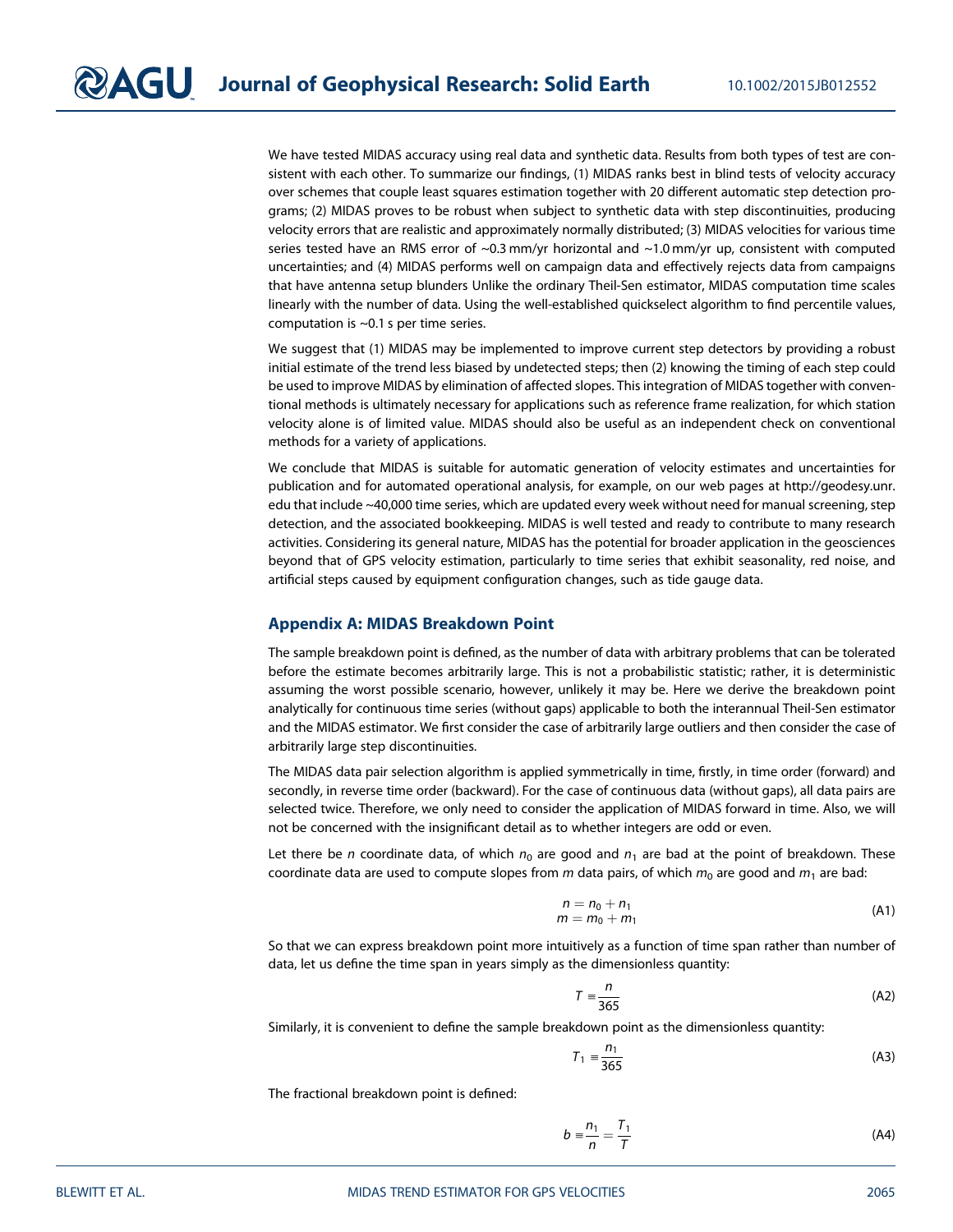Given that the median has a breakdown point of 50%, we can write

$$
m_1 = \frac{m}{2} \tag{A5}
$$

Now let us assume the worst-case situation, for which all bad coordinate data are paired with two good data to form two bad pairs. Therefore, the breakdown point satisfies

$$
n_1 = \frac{m_1}{2} = \frac{m}{4}
$$
 (A6)

Substituting (A6) into (A3) gives the breakdown point as a function of number of pairs:

$$
T_1 = \frac{1}{4} \frac{m}{365}
$$
 (A7)

Moving forward through the time series, each data can be paired with another 1 year ahead, except for the last year of data. Therefore, the total number of pairs is

$$
m = n - 365 = 365(T - 1)
$$
 (A8)

Substituting (A8) into (A7) gives the breakdown point in years as a function of time span:

$$
T_1 = \frac{1}{4} (T - 1)
$$
 (A9)

Hence, from equation (A4) the fractional breakdown point is

$$
b = \frac{1}{4} \left( 1 - \frac{1}{T} \right) \tag{A10}
$$

This is the asymptotic breakdown point. Note that for large  $T$ , the b tends to 25%. We now find the minimum range of T for which it is possible to have the worst-case situation, equation (6). To match pairs twice, the bad data must all fall within the range from 1 year to T-1 years, which is a range that spans T-2 years. Therefore, all the good data must be at least within the first and last years, spanning 2 years, hence the following inequalities:

$$
n_0 > 2 \times 365 \n n_1 < n - 2 \times 365 \n T_1 < T - 2
$$
\n(A11)

From equations (A11) and (A9), we therefore have the inequality:

$$
\frac{1}{4}(T-1) < T-2
$$
\n
$$
T > \frac{7}{3} \tag{A12}
$$

Hence, equations (A9) and (A10) apply to time series longer than 2⅓ years:

$$
b = \frac{1}{4} \left( 1 - \frac{1}{T} \right) \quad \text{if } T > 2 \frac{1}{3} \tag{A13}
$$

For shorter time series, consider that for spans between 1 and 2 years, no data can be paired twice. Therefore, the worst case is that each bad data point is paired once with a good data point. Thus, the breakdown point is twice that of (A13):

$$
\frac{1}{2}\left(1-\frac{1}{T}\right) \quad \text{if} \quad 1 < T < 2 \tag{A14}
$$

Note that as the span gets smaller and approaches 1 year, the breakdown point goes to zero, and therefore, MIDAS looses robustness. Between these extremes, the ratio of bad data that are paired once to those that are paired twice can be interpolated, leading to the following expression:

$$
b = \frac{1}{4}(8 - 3T)\left(1 - \frac{1}{T}\right) \quad \text{if } 2 \le T \le 2\frac{1}{3} \tag{A15}
$$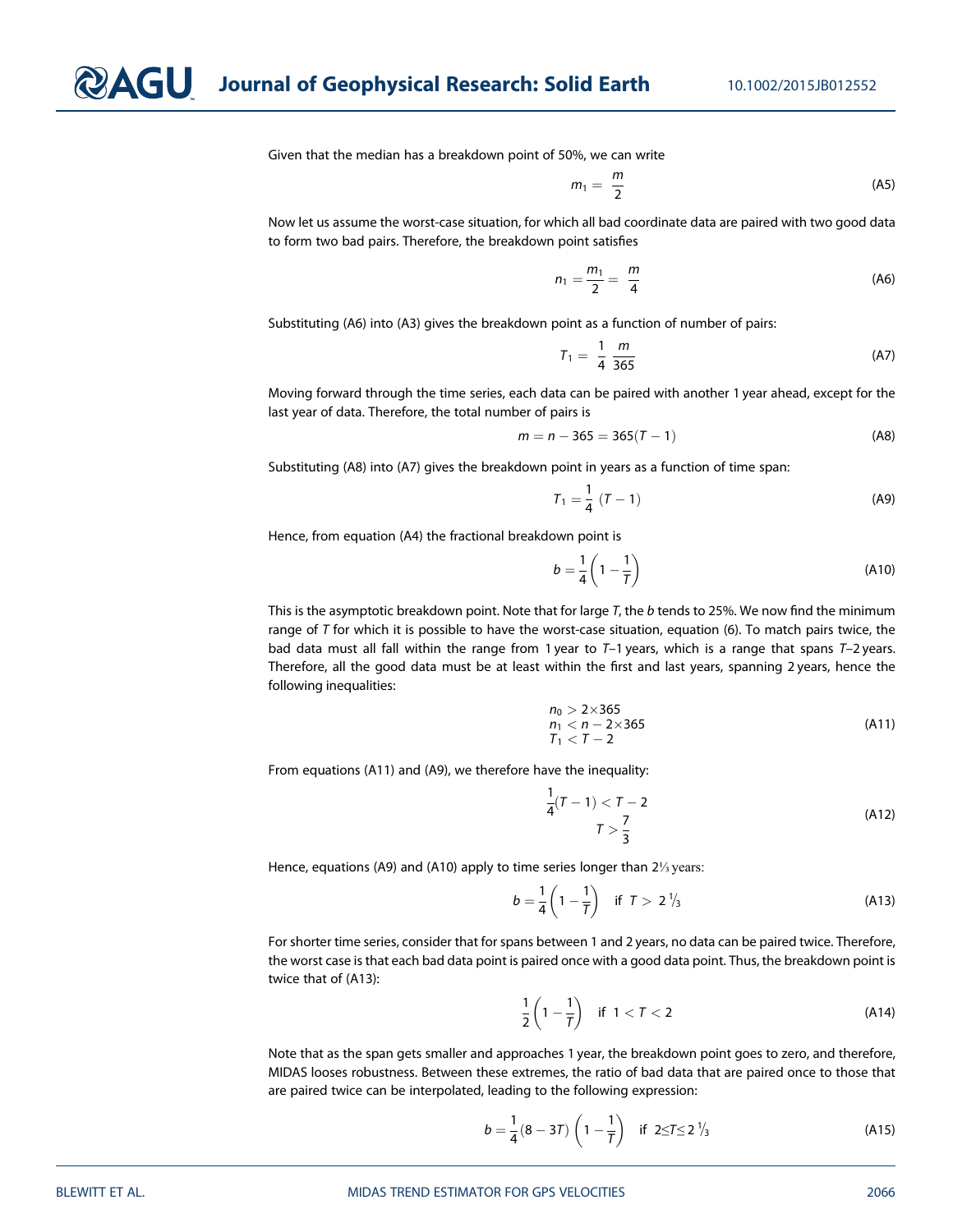| <b>Total Span</b>     | Outlier Span          | <b>Outlier Fraction</b> | Number of Steps |
|-----------------------|-----------------------|-------------------------|-----------------|
| T(yr)                 | $T_1$ (year)          | b                       | M               |
| $1 = 1.00$            | $0 = 0.00$            | $0 = 0.00$              | 0               |
| $1\frac{1}{4} = 1.25$ | $\frac{1}{8}$ = 0.12  | $1/10 = 0.10$           | $\mathbf 0$     |
| $1\frac{1}{2} = 1.50$ | $\frac{1}{4} = 0.25$  | $1/6 = 0.17$            | 0               |
| $1\frac{3}{4} = 1.75$ | $\frac{3}{8}$ = 0.37  | $3/14 = 0.21$           | $\mathbf 0$     |
| $2 = 2.00$            | $\frac{1}{2} = 0.50$  | $1/4 = 0.25$            | 0               |
| $2\frac{1}{3}$ = 2.33 | $\frac{1}{3} = 0.33$  | $1/7 = 0.14$            | $\mathbf 0$     |
| $3 = 3.00$            | $\frac{1}{2} = 0.50$  | $1/6 = 0.17$            |                 |
| $4 = 4.00$            | $\frac{3}{4} = 0.75$  | $3/16 = 0.19$           |                 |
| $5 = 5.00$            | $1 = 1.00$            | $1/5 = 0.20$            | $\overline{2}$  |
| $7 = 7.00$            | $1\frac{1}{2} = 1.50$ | $3/14 = 0.21$           | 3               |
| $9 = 9.00$            | $2 = 2.00$            | $2/9 = 0.22$            | $\overline{4}$  |
| $15 = 15.00$          | $3\frac{1}{2} = 3.50$ | $7/30 = 0.23$           | $\overline{7}$  |
| $21 = 21.00$          | $5 = 5.00$            | $5/21 = 0.24$           | 10              |

Table A1. MIDAS Breakdown Point as a Function of Time Span<sup>a</sup>

<sup>a</sup>For example, with 5 years of data, MIDAS can tolerate 365 outliers (1 year), which is 20% of the data.

Now we derive the step breakdown point, M, which we define as the number of arbitrary steps that MIDAS can tolerate. For a given number of steps M, the worst-case scenario is if steps are at least 1 year apart, because this maximizes the number of bad data pairs spanning the steps:

$$
m_1 = 365M \tag{A16}
$$

From (A5) and (A8), the breakdown point is satisfied by

$$
m_1 = \frac{365}{2}(T - 1) \tag{A17}
$$

Substituting (A17) into (A16) gives the step breakdown point:

$$
M = \frac{T - 1}{2} \tag{A18}
$$

which must be rounded down to the nearest integer value to give the maximum number tolerable. Table A1 gives numerical examples of the analytical results derived here.

#### References

Agnew, D. C. (1992), The time-domain behavior of power-law noises, Geophys. Res. Lett., 19(4), 333–336, doi[:10.1029/91GL02832](http://dx.doi.org/10.1029/91GL02832).

Akritas, M. G., S. A. Murphy, and M. P. LaValley (1995), The Theil-Sen estimator with doubly censored data and applications to astronomy, J. Am. Stat. Assoc., 90(429), 170–177.

Blewitt, G., and D. Lavallée (2002), Effect of annual signals on geodetic velocity, J. Geophys. Res., 107(B7), 2145, doi[:10.1029/2001JB000570.](http://dx.doi.org/10.1029/2001JB000570) Blewitt, G., C. Kreemer, and W. C. Hammond (2009), Geodetic observation of contemporary deformation in the northern Walker Lane: 1.

- Semipermanent GPS strategy, Late Cenozoic Structure and Evolution of the Great Basin-Sierra Nevada Transition, Geol. Soc. Am., 447, 1–15, doi:[10.1130/2009.2447\(01\).](http://dx.doi.org/10.1130/2009.2447(01))
- Blewitt, G., C. Kreemer, W. C. Hammond, and J. M. Goldfarb (2013), Terrestrial reference frame NA12 for crustal deformation studies in North America, J. Geodyn., 72, 11–24, doi:[10.1016/j.jog.2013.08.004.](http://dx.doi.org/10.1016/j.jog.2013.08.004)

Brody, J. J. (1969), Zero-crossing statistics of 1/f noise, J. Appl. Phys., 40(2), 567–569.

Calais E., J. Y. Han, C. DeMets, and J. M. Nocquet (2006), Deformation of the North American plate interior from a decade of continuous GPS measurements, J. Geophys. Res., 111, B06402, doi:[10.1029/2005JB004253](http://dx.doi.org/10.1029/2005JB004253).

DeCarlo, L. (1997), On the meaning and use of kurtosis, Psychol. Meth., 2(3), 292–307.

Fernandes, R., and S. G. Leblanc (2005), Parametric (modified least squares) and non-parametric (Theil-Sen) linear regressions for predicting biophysical parameters in the presence of measurement errors, Rem. Sens. Environ., 95(3), 303–316.

Folk, R. L., and W. C. Ward (1957), Brazos River bar: A study in the significance of grain size parameters, J. Sediment. Petrol., 27(1), 3-26.

Gazeaux, J., et al. (2013), Detecting offsets in GPS time series: First results from the detection of offsets in GPS experiment, J. Geophys. Res. Solid Earth, 118, 1–11, doi[:10.1002/jgrb.50152](http://dx.doi.org/10.1002/jgrb.50152).

Griffiths, J., and J. R. Ray (2013), Sub-daily alias and draconitic errors in IGS orbits, GPS Solutions, 17(3), 413-422, doi:[10.1007/s10291-012-0289-1.](http://dx.doi.org/10.1007/s10291-012-0289-1) Helsel D. R., and R. M. Hirsch (2002), Statistical methods in water resources. USGS Publication, 524 pp. [Available at [http://pubs.usgs.gov/twri/](http://pubs.usgs.gov/twri/twri4a3/pdf/twri4a3-new.pdf) [twri4a3/pdf/twri4a3-new.pdf.](http://pubs.usgs.gov/twri/twri4a3/pdf/twri4a3-new.pdf)]

Hirsch, R. M., J. R. Slack, and R. A. Smith (1982), Techniques of trend analysis for monthly water quality data, Water Resour. Res., 18(1), 107–121, doi[:10.1029/WR018i001p00107.](http://dx.doi.org/10.1029/WR018i001p00107)

Hoare, C. A. R. (1961), Algorithm 65: Find, Commun. ACM, 4(7), 321–322, doi:[10.1145/366622.366647](http://dx.doi.org/10.1145/366622.366647).

Kenney, J. F., and E. S. Keeping (1954), Mathematics of Statistics, Pt. 1, 3rd ed., 348 pp., Van Nostrand, New York.

#### Acknowledgments

This work was supported by NASA ACCESS subaward S14-NNX14AJ52A-S1, NASA Sea Level Rise subaward 1551941, NASA ESI grant NNX12AK26G, NSF EarthScope grant EAR-1252210, USGS NEHRP grant G15AC00078, and a CNES/TOSCA grant. We are especially grateful to the reviewers Duncan Agnew, Gilad Even-Tzur, and Simon Williams, who made very helpful suggestions that led to substantial improvements in the paper. We thank Brian Chung for conducting preliminary sensitivity tests to seasonality. We thank the NASA Jet Propulsion Laboratory, Caltech, for providing the GIPSY OASIS II software used to generate GPS time series for this research. We thank UNAVCO and IGS data centers for providing the GPS data. Time series used for testing MIDAS were obtained through the Nevada Geodetic Laboratory web portal [http://geodesy.](http://geodesy.unr.edu) [unr.edu.](http://geodesy.unr.edu)